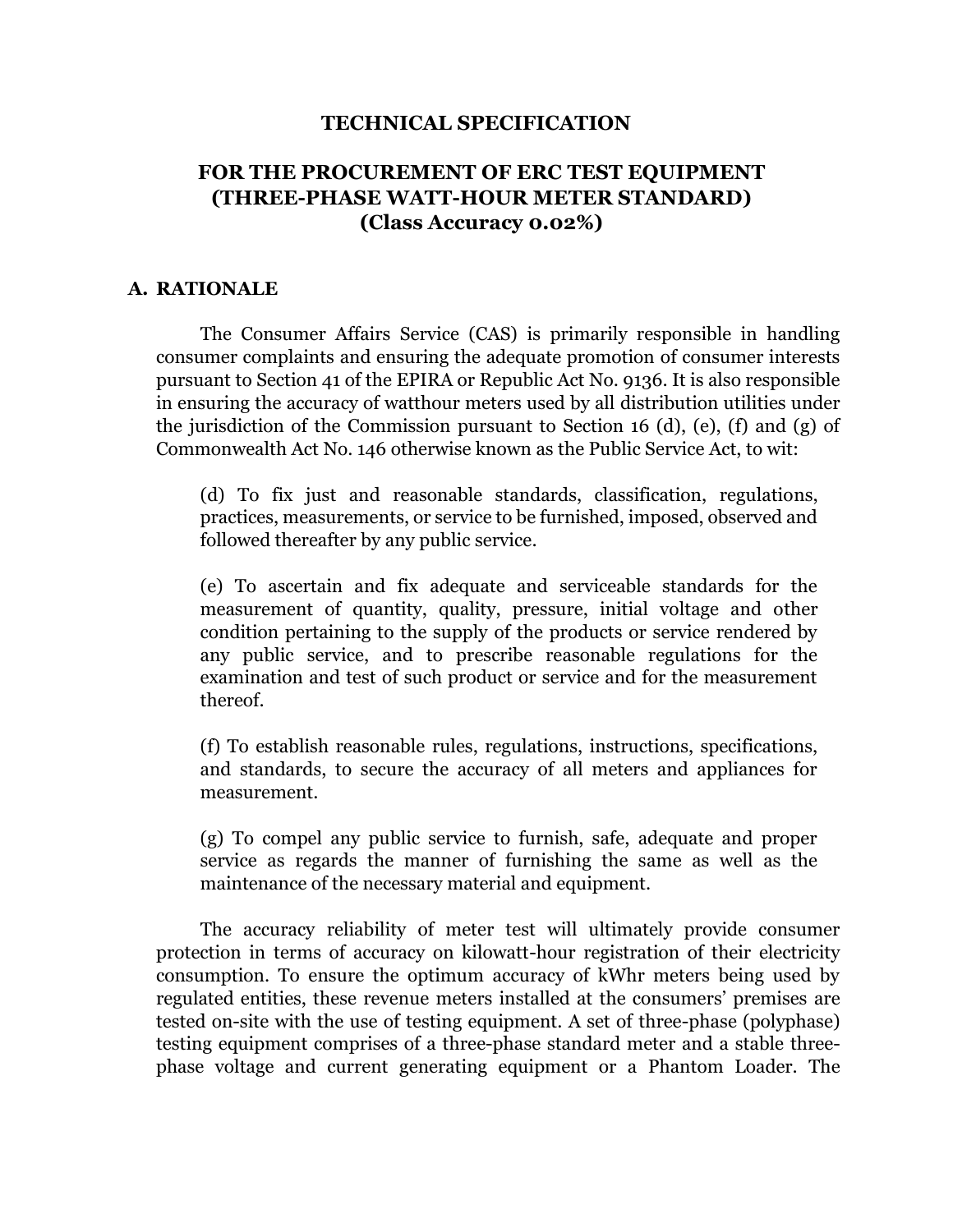procurement of three-phase watt-hour meter standards is in accordance with the provision of Section 5.5.2 of ANSI C12.20 which states that:

"For polyphase loading, the meter shall be tested with voltage and current phase angles similar to actual service installations. Polyphase loading will be mandatory for testing of polyphase meters effective January 1, 2020."

Polyphase testing requires a three-phase watt-hour meter standard. Presently, ERC VAOD and MAOD do not have three-phase test equipment set. These threephase watt-hour meter standards will be deployed in the Visayas and Mindanao Areas of Operation Division (VAOD and MAOD), in order for them to respond to request for testing/accuracy verification of three phase or polyphase meters of Distribution Utilities' (DUs) commercial and industrial customers, contestable customers in their areas of jurisdiction as well as polyphase meters brought to the VAOD and MAOD meter laboratories.

## **B. OBJECTIVE**

The objective of the Consumer Affairs Service (CAS) is to build up and standardize the Commission's field offices by giving them test equipment that would make them compliant with requirements of international standards. As a regulatory agency mandated to prescribe sufficient meter standards, it is imperative to have a reliable true three-phase meter testing equipment to produce accurate meter test results, and to provide quality service to all stakeholders.

#### **C. RESPONSIBILITIES OF THE WINNING BIDDER**

The following are the responsibilities/obligations of the winning bidder:

- 1. It shall be responsible for the safe-keeping of the items until it reaches the final destinations;
- 2. Provide After Sales Service and Technical support within seven (7) day for minor issues and within ninety (90) days for major issues;
- 3. Conduct one (1) Hands-on Training on each in VAOD and MAOD for a minimum of three (3) VAOD/MAOD Personnel within one month from acceptance, or within Two (2) weeks from the lifting local travel restriction;
- 4. Coordinate with the ERC General Services Division (GSD), the Meter Division (MD) at least three (3) days before the date of delivery to the VAOD and MAOD offices; and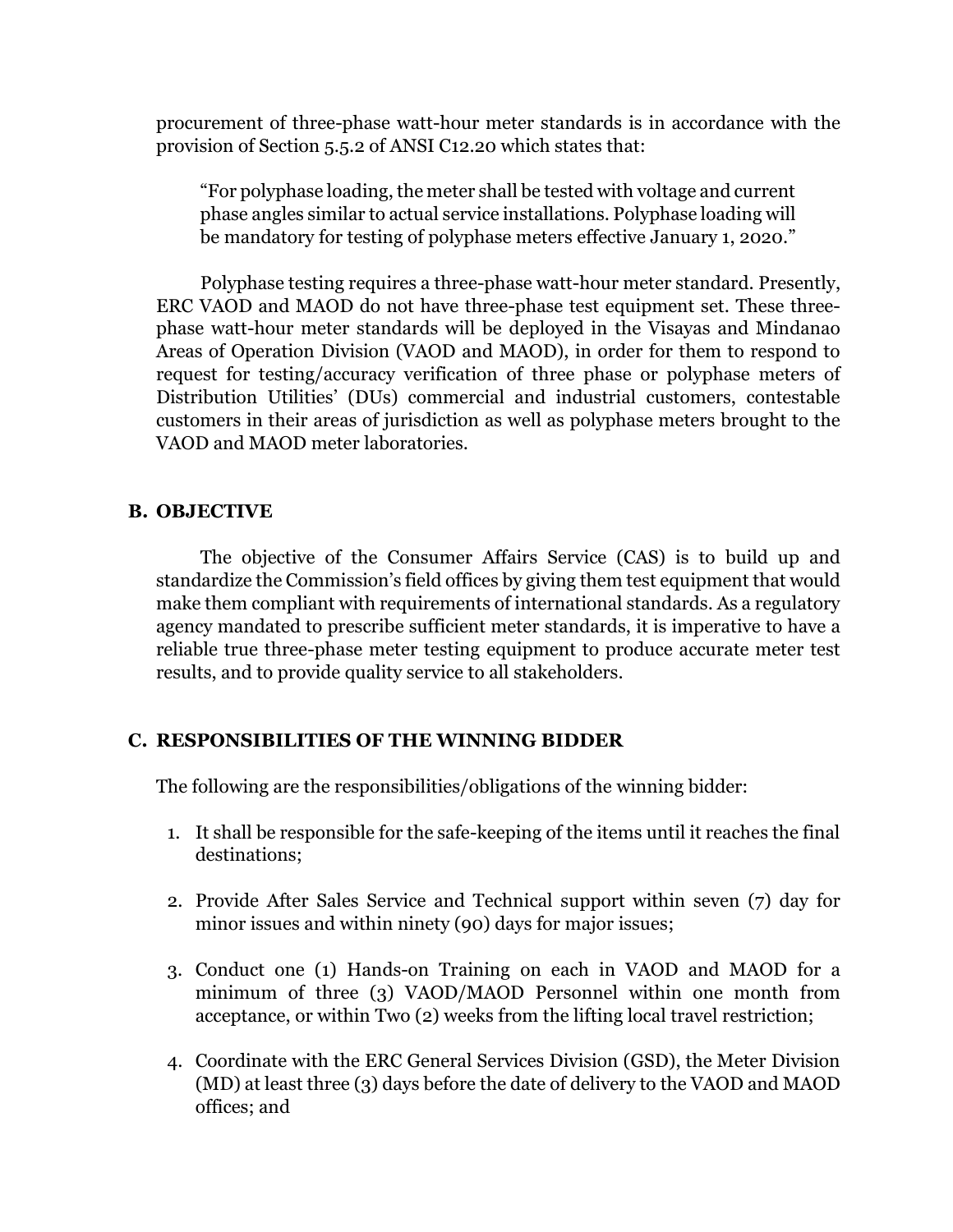5. Provide Certificate of Warranty for One (1) Year (at least).

## **D. RESPONSIBILITY OF THE ERC**

- 1. Acknowledge receipt of items, after testing and acceptance by the ERC Technical Property Inspection Committee (TPIC), including pertinent details such as quantity, date and condition of the items received;
- 2. Prepare payments due to the Winning Bidder after the delivery of the test equipment, including the updated Calibration Certificate to the VAOD and MAOD offices; and
- 3. Return the Performance bond to the Winning Bidder after it had complied with the requirements.

## **E. SCHEDULE OF DELIVERY**

The Winning Bidder should deliver the Equipment, including the updated Calibration Certificate, at the Visayas Area of Operation Division office, located at Saint Mary's Drive, Banilad, Cebu City, and at the Mindanao Area of Operation Division office, located at the Mezzanine Floor, Mintrade Building, Monteverde Ave. corner Sales St., Davao City within sixty (60) calendar days from receipt of the Notice to Proceed.

## **F. SPECIFICATION OF THE TEST EQUIPMENT THREE-PHASE WATT-HOUR METER STANDARD**

**2 sets** Test Equipment Three-Phase Watt-Hour Meter Standard

| 1.             | Single Phase Fusible Power Supply: |  |                                    |
|----------------|------------------------------------|--|------------------------------------|
|                | Voltage                            |  | $90 \sim 260$ VAC, 60Hz or better  |
|                | <b>Hard Plastic Casing</b>         |  |                                    |
|                | 2. System Accuracy                 |  | $\pm 0.02\%$                       |
|                | 3. Measurements Ranges:            |  |                                    |
|                | Current                            |  | $6$ om $A \sim 120$ Amps or better |
|                | Voltage                            |  | $70 \sim 520$ Volts or better      |
|                | Frequency                          |  | $45 \sim 65$ Hz                    |
|                | <b>Phase Angle</b>                 |  | $0^{\circ}$ ~ 359.99 $^{\circ}$    |
|                | <b>Power Factor</b>                |  | $-1.0 \sim +1.0$                   |
| $\overline{ }$ | D <sub>1</sub>                     |  |                                    |

4. Programmable Pulse Output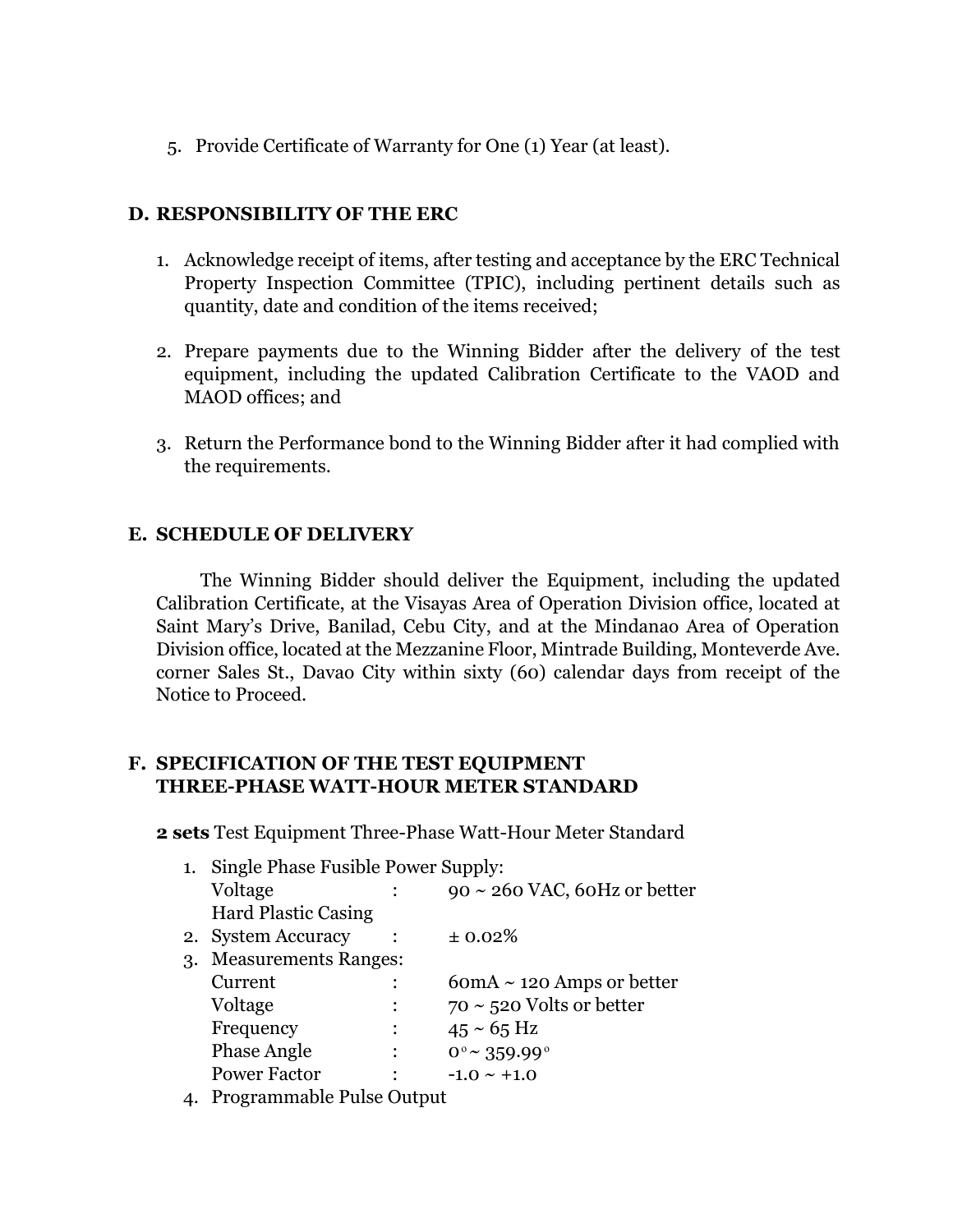- 5. Ability to perform True Three-Phase accuracy testing 3- and 4-Wire Three-Phase kWhr meter
- 6. Complete set of 100A (or better) Clamp-on CT
- 7. Complete set of stackable current & potential leads
- 8. Complete set of connectors, adapters & accessories
- 9. Optical & Visible Light Scanning Heads
- 10. Capable of Automatic % Error Calculation
- 11. Capable of transferring/storing data via USB & Ethernet
- 12. Capable of measuring Harmonics; Vector Diagram; PF
- 13. Removable Compact Flash Card Memory
- 14. Power Supply Cable
- 15. Instruction Manual
- 16. Certificate of Warranty for one (1) year (at least)
- 17. Certificate of Calibration traceable to International standards body (to be provided upon delivery)

# **G. MODE OF PROCUREMENT**

The procurement shall be undertaken through Public Bidding pursuant to RA No. 9184 and its 2016 Revised IRR.

# **H. FUND SOURCE and APPROVED BUDGET FOR THE CONTRACT**

- 1. The fund for this engagement shall be sourced from the General Appropriations Act (GAA) for the fiscal year 2019 of the ERC.
- 2. The Approved Budget for the Contract for the project is **NINE MILLION FOUR HUNDRED FIFTY THOUSAND PESOS (PhP 9,450,000.00)**, inclusive of all government taxes, fees and charges.

# **I. PAYMENT SCHEME**

1. The Total Contract Price which should not exceed the ABC of **NINE MILLION FOUR HUNDRED FIFTY THOUSAND PESOS (PhP 9,450,000.00)**. Payment shall be released at the ERC Main office within thirty (30) days after the completion of deliveries of the items, including the Certificate of Calibration issued by the subject calibration laboratory and final acceptance at the VAOD and MAOD offices.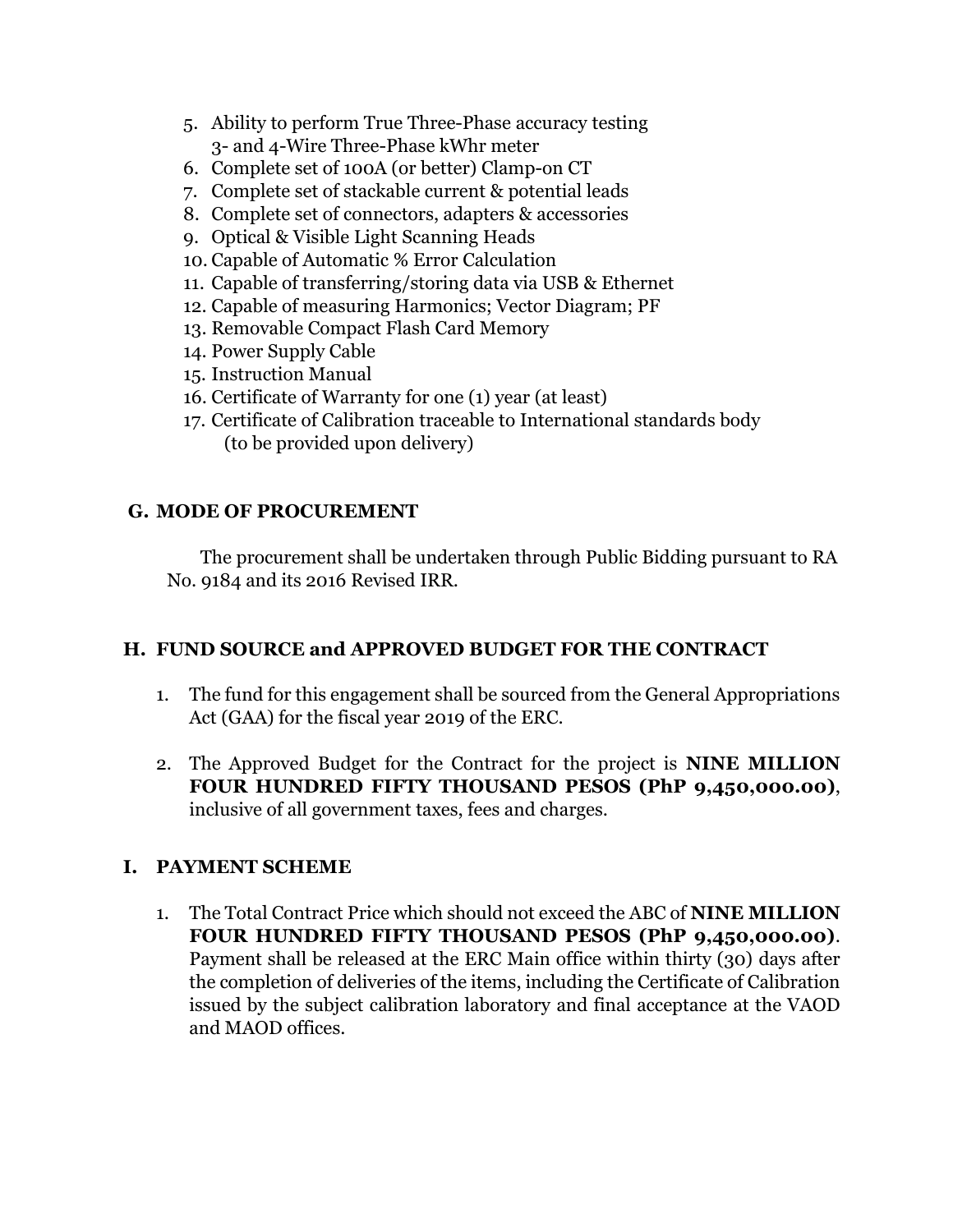2. Since the above payment shall be subject to the usual government accounting and auditing requirements, the Winning Bidder is expected to be familiar with the Government Accounting and Auditing Manual (GAAM).

## **J. ACCEPTANCE/REJECTION PERIOD**

Testing/Inspection and Acceptance or Rejection: Within 15 calendar days from the actual delivery date, the ERC authorized representative shall test and inspect the equipment and indicate in the Inspection and Acceptance Report that equipment is in accordance with the required specifications, or if not, indicate in the said Report that there are parts or functionalities that need to be replaced or adjusted. The supplier shall be given a reasonable number of days to make the necessary replacement or adjustment. After which, the ERC authorized representative shall test and inspect the equipment again and either issue an Inspection and Acceptance Report stating that the equipment is in accordance with the specifications, or Reject the equipment if it is not found compliant with the required specifications.

## **H. LIQUIDATED DAMAGES**

- 1. Where the service provider refuses or fails to satisfactorily complete the work within the specified contract time, plus any extension time duly granted and is hereby in default under the contract, the service provider shall pay ERC for liquidated damages, and not by way of penalty, an amount, as provided in the conditions of the contract, equal to one tenth  $(1/10)$  of one percent  $(1%)$  of the cost of the unperformed portion for every day of delay. The maximum deduction shall be ten percent (10%) of the amount of the contract, of which ERC shall have the discretion to terminate the contract without prejudice to any other action or remedy it may take to recover the losses incurred as a result of the service provider's failure/non-performance, including but not limited to forfeiture of performance security and/or blacklisting of the latter.
- 2. Entitlement to such liquidated damages, ERC need not prove the damages actually incurred. Said damages in any amount shall be deducted from any money due or which may become due the service provider under the Contract and/or collect such liquidated damages from the retention money or other securities posted by the service provider at the ERC's convenience.

#### **I. RESERVATION CLAUSE**

The Energy Regulatory Commission (ERC) reserves the right to reject any and all bids, declare a failure of bidding or not award the contract at any time prior to